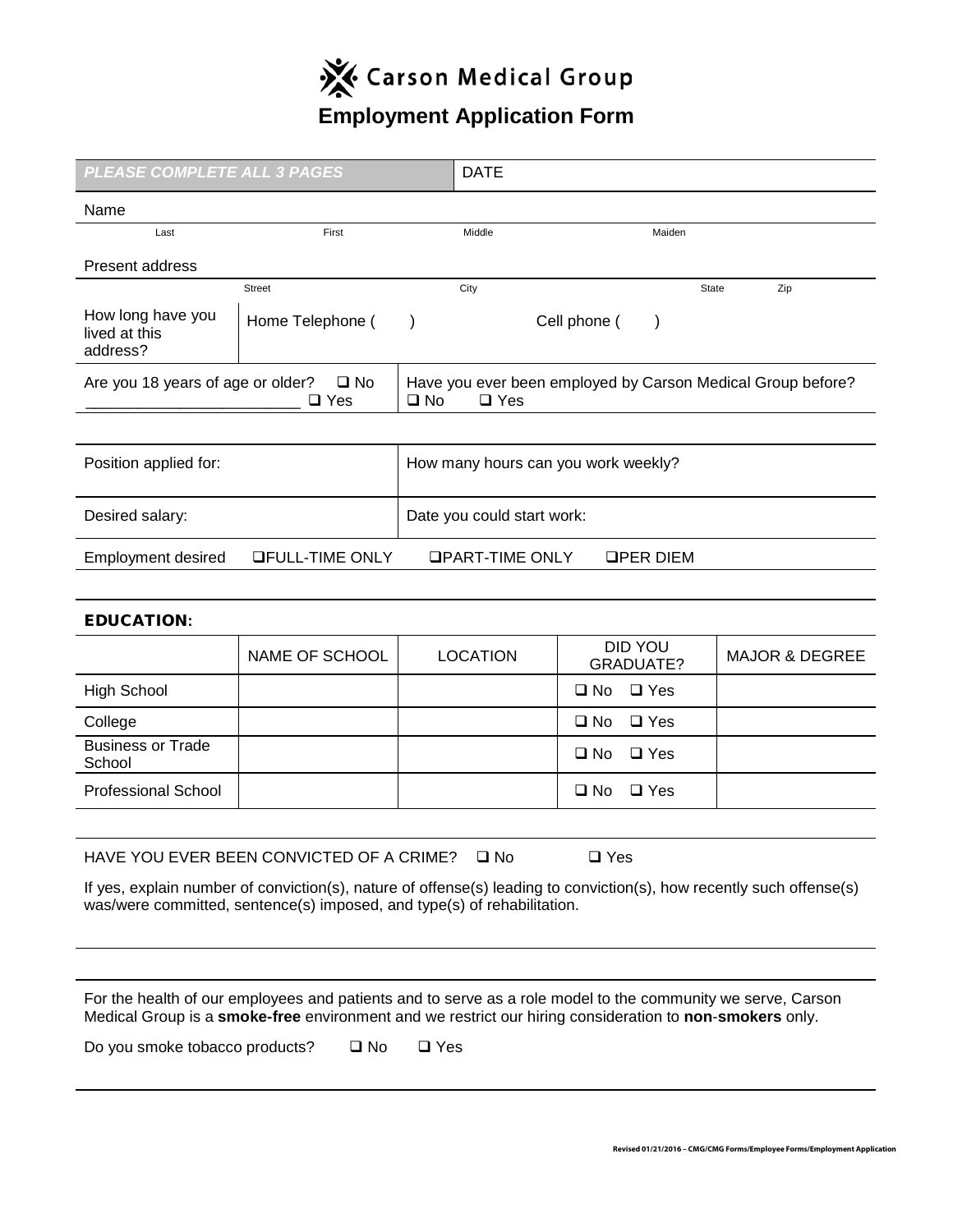

## **Employment Application Form**

| <b>Work Experience</b>                                                                                                                         | Please list your work experience for the <b>past five years</b> beginning with your most recent<br>job held. Use the back of this page to list additional jobs. |                          |     |  |
|------------------------------------------------------------------------------------------------------------------------------------------------|-----------------------------------------------------------------------------------------------------------------------------------------------------------------|--------------------------|-----|--|
| Name and Address of employer:                                                                                                                  |                                                                                                                                                                 | Employment dates:        |     |  |
|                                                                                                                                                |                                                                                                                                                                 | From:                    | To: |  |
|                                                                                                                                                |                                                                                                                                                                 | Name of last supervisor: |     |  |
| Phone number                                                                                                                                   |                                                                                                                                                                 | Last job title:          |     |  |
| May we contact this employer?<br>$\Box$ Yes                                                                                                    | $\square$ No                                                                                                                                                    | Salary upon Leaving:     |     |  |
| Briefly summarize the jobs you held, duties performed, skills used or learned, advancements or promotions while<br>you worked at this company. |                                                                                                                                                                 |                          |     |  |

| Name and Address of employer:                                                                                            | Employment dates:        |  |
|--------------------------------------------------------------------------------------------------------------------------|--------------------------|--|
|                                                                                                                          | From:<br>To:             |  |
|                                                                                                                          | Name of last supervisor: |  |
|                                                                                                                          | Last job title:          |  |
| Phone number:<br>May we contact this employer?<br>$\square$ No<br>$\Box$ Yes                                             | Salary upon Leaving:     |  |
| the contract of the contract of the contract of the contract of the contract of the contract of the contract of<br>- - - |                          |  |

Briefly summarize the jobs you held, duties performed, skills used or learned, advancements or promotions while you worked at this company.

| Name and Address of employer:                                                | Employment dates:        |
|------------------------------------------------------------------------------|--------------------------|
|                                                                              | From:<br>To:             |
|                                                                              | Name of last supervisor: |
|                                                                              | Last job title:          |
| Phone number:<br>May we contact this employer?<br>$\square$ No<br>$\Box$ Yes | Salary upon Leaving:     |

Briefly summarize the jobs you held, duties performed, skills used or learned, advancements or promotions while you worked at this company.